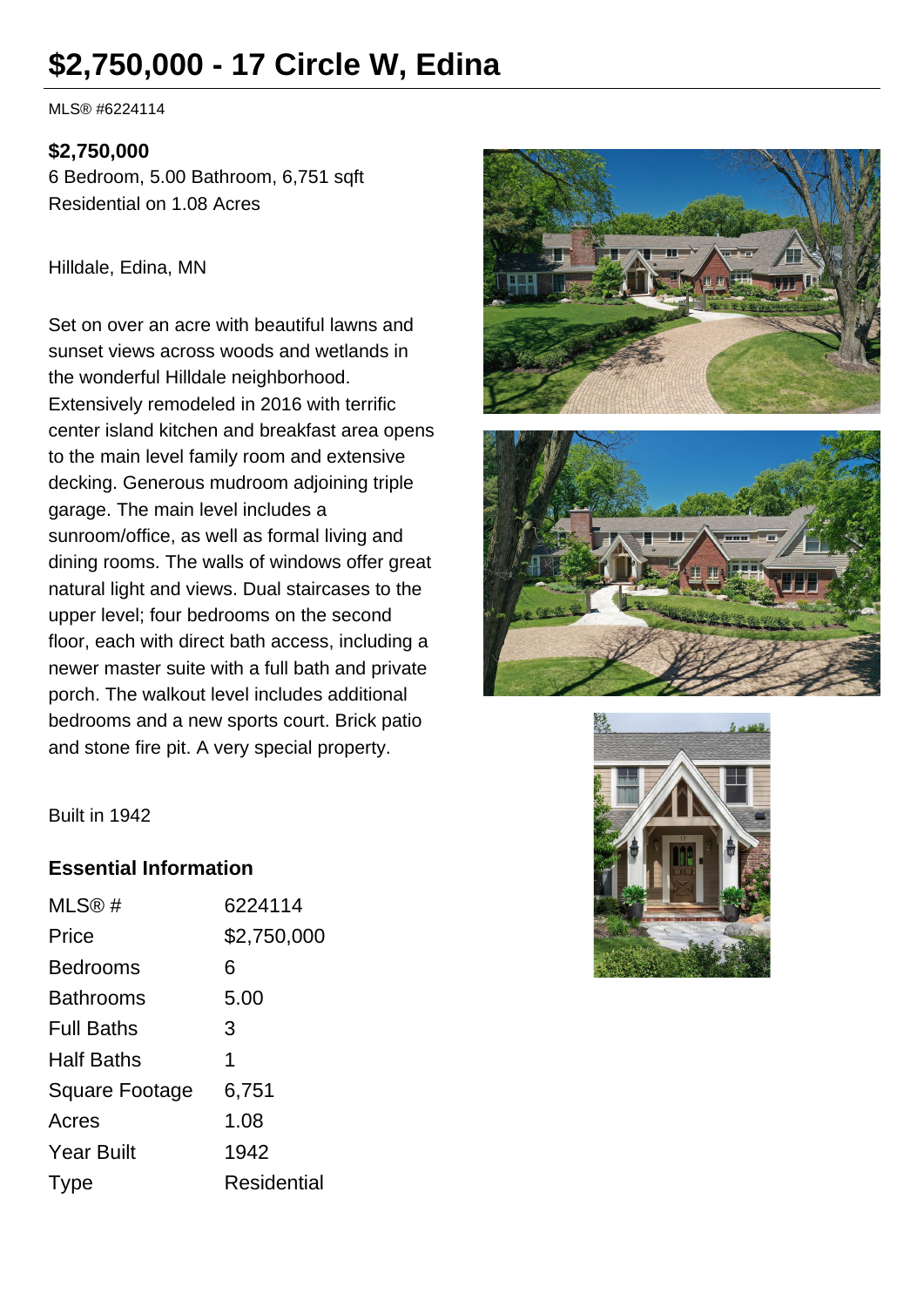| Sub-Type      | <b>Single Family Residence</b> |
|---------------|--------------------------------|
| <b>Style</b>  | <b>Single Family Residence</b> |
| <b>Status</b> | Active                         |

# **Community Information**

| Address      | 17 Circle W |
|--------------|-------------|
| Subdivision  | Hilldale    |
| City         | Edina       |
| County       | Hennepin    |
| <b>State</b> | ΜN          |
| Zip Code     | 55436       |

## **Amenities**

| # of Garages | 3                                                                                           |
|--------------|---------------------------------------------------------------------------------------------|
| Garages      | Attached Garage, Floor Drain, Garage Door Opener, Heated Garage,<br><b>Insulated Garage</b> |
| Pool         | <b>None</b>                                                                                 |

#### **Interior**

| Appliances | Range, Microwave, Exhaust Fan, Dishwasher, Refrigerator, Washer, |
|------------|------------------------------------------------------------------|
|            | Dryer, Gas Water Heater, Disposal, Air-To-Air Exchanger, Other   |
| Heating    | <b>Forced Air</b>                                                |
| Cooling    | <b>Central Air</b>                                               |

Fireplace Yes # of Fireplaces 3

#### **Exterior**

| Lot Description | Tree Coverage - Medium   |
|-----------------|--------------------------|
| Roof            | Asphalt                  |
| Construction    | Brick/Stone, Wood Siding |

### **School Information**

District Edina

#### **Additional Information**

| Days on Market |                                  |
|----------------|----------------------------------|
| Zoning         | <b>Residential-Single Family</b> |

# **Listing Details**

Listing Office Coldwell Banker Realty